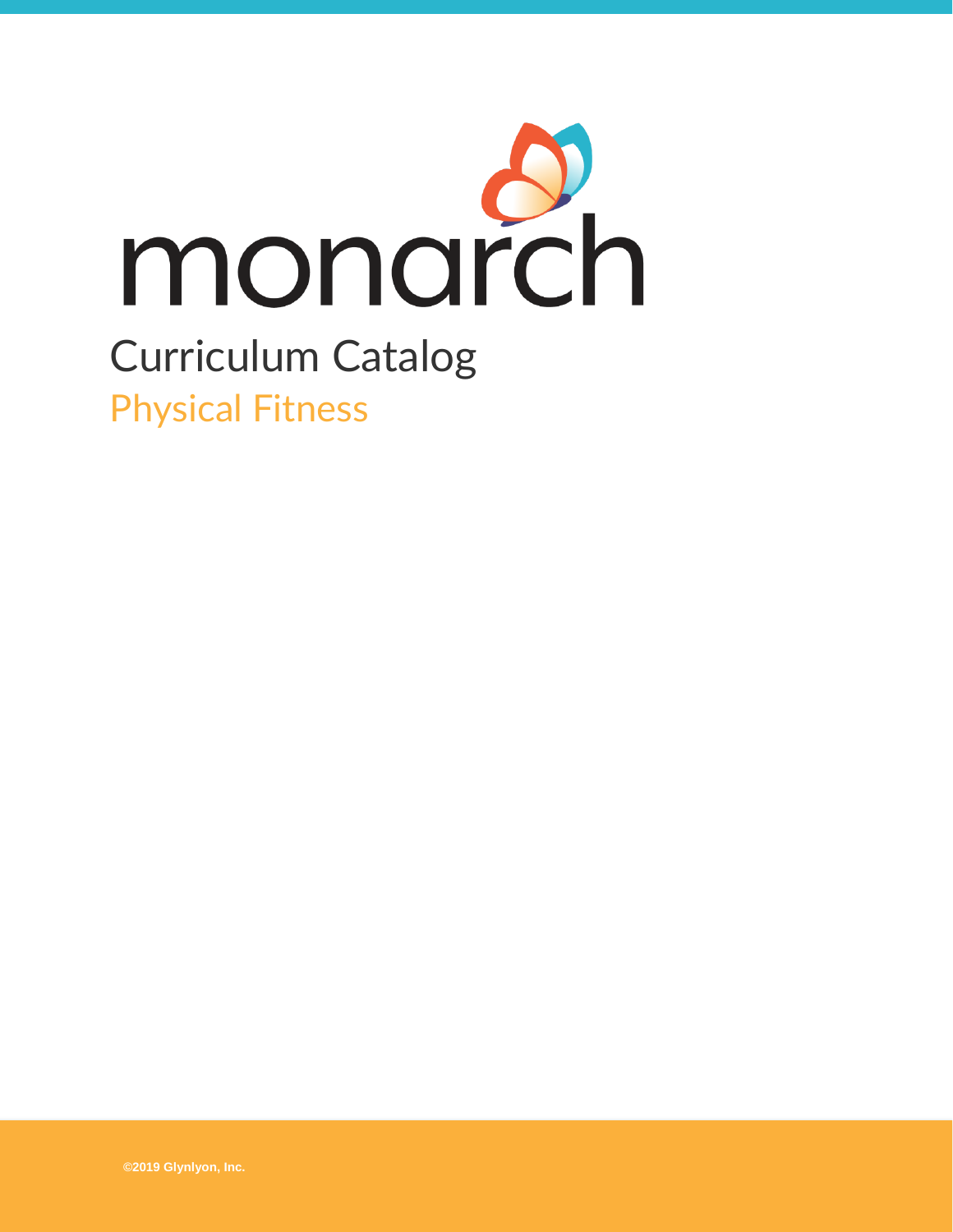## **Table of Contents**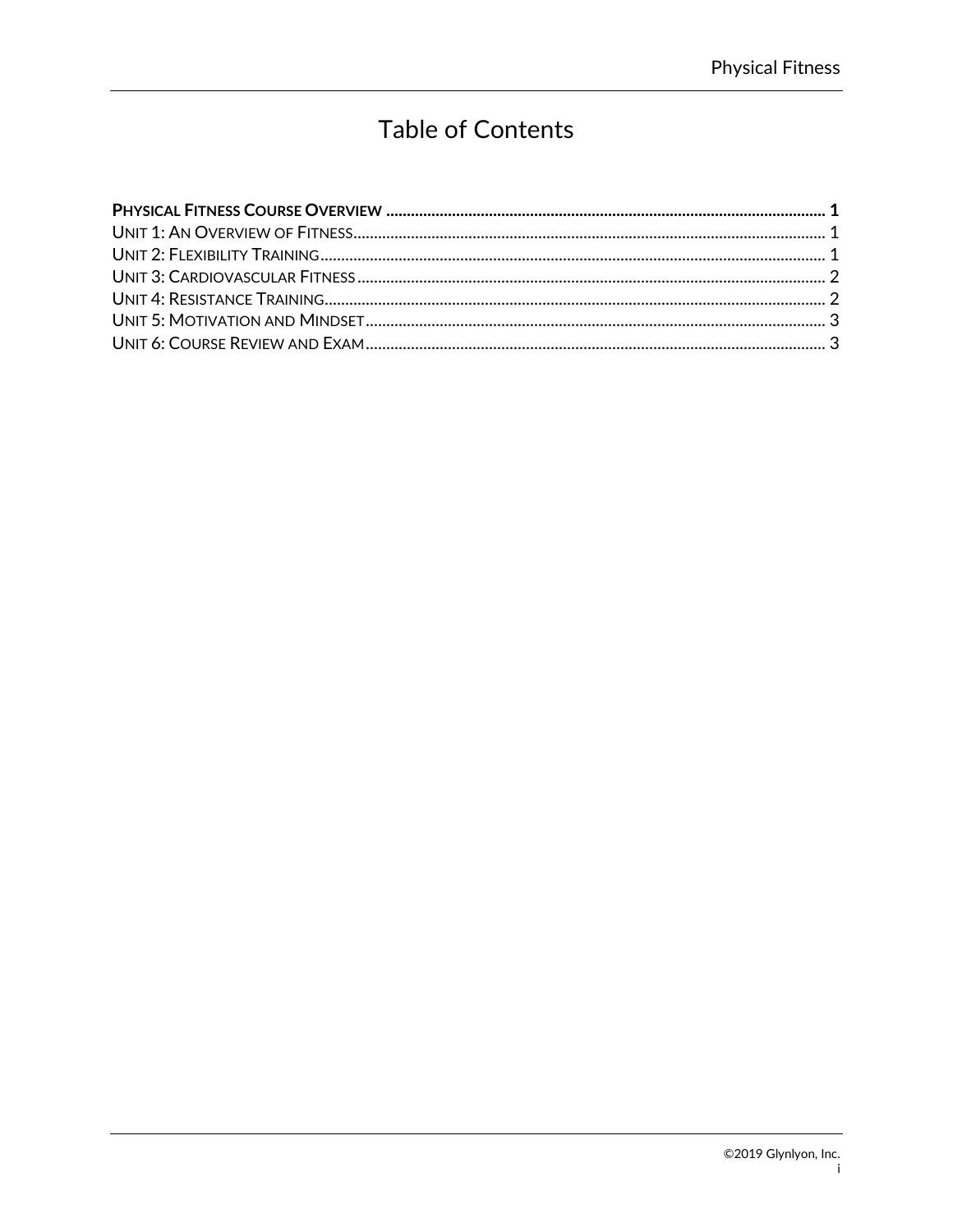### <span id="page-2-0"></span>Physical Fitness Course Overview

Physical Fitness is a semester-length elective designed for high school students. The course focuses on the health benefits of regular physical activity and of a long term exercise program.

As students work through the course, they will learn about the many aspects of physical fitness, including basic nutrition, the importance of flexibility, cardiovascular health, muscle and strength training, and realistic goal setting. Along the way, students will be required to maintain and submit an activity log in order to measure progress in course exercises, as well as in personal fitness goals.

Upon completion of Physical Fitness, students should possess the knowledge and skills needed to do the following:

- Analyze the key components of successful physical activity and use this analysis to determine if a program is reasonable and effective.
- Describe the three main types of physical activity that should be included in a exercise regime and the health benefits of each.
- Perform basic fitness exercises associated with the three main types of physical activity discussed in this course.
- Identify the main motivational strategies that can be used to help the student continue in positive fitness habits once this course is completed.

#### <span id="page-2-1"></span>**Unit 1: An Overview of Fitness**

#### **Assignments**

Physical Fitness

Physical Fitness

Physical Fitness

- 
- 2. What is Physical Fitness? 14. Weight Control
- 
- 4. Quiz 1: Physical Fitness and Exercise 16. Project: Food Analysis
- 5. Alternate Quiz 1-Form A: Physical Fitness and 17. Quiz 3: Basic Nutrition
- 6. Alternate Quiz 1-Form B: Physical Fitness and 19. Alternate Quiz 3-Form B: Basic Nutrition\* Exercise\* 20. Special Project\*
- 7. Physical Benefits 21. Review
- 8. Mental and Emotional Benefits 22. Test
- 
- 10. Quiz 2: Benefits of Exercise 24. Alternate Test-Form B\*
- 11. Alternate Quiz 2-Form A: Benefits of Exercise\* 25. Glossary and Credits
- 12. Alternate Quiz 2-Form B: Benefits of Exercise\*
- 1. Course Overview 13. What is Nutrition?
	-
- 3. Why Should I Exercise? 15. Putting the Pieces Together
	-
	-
	- Exercise\* 18. Alternate Quiz 3-Form A: Basic Nutrition\*
		-
		-
		-
		-
- 9. Longevity 23. Alternate Test-Form A\*
	-
	-

<span id="page-2-2"></span>**Unit 2: Flexibility Training**

#### **Assignments**

- 1. Daily Activity versus Planned Exercise 13. Correct Motion and Breathing 2. Project: Using the Activity Log 14. Project: Upper Body Flexibility Exercises
- 
- 
- 5. Alternate Quiz 1-Form A: Planning Daily Exercise\* 17. Unit 2 Activity Log
- 6. Alternate Quiz 1-Form B: Planning Daily Exercise\* 18. Special Project\*
- Physical Fitness 7. Is Stretching Exercise? 19. Review
	- 8. Physical Benefits of Stretching 20. Test
	- 9. Project: Test your Flexibility and the control of the control of the Past Porm A\*
	-
	- 11. Alternate Quiz 2-Form A: Stretching\* 23. Glossary and Credits
	- 12. Alternate Quiz 2-Form B: Stretching\*
- 
- 
- 3. Warm-ups and Cool-Downs 15. Project: Lower Body Flexibility Exercises
- 4. Quiz 1: Planning Daily Exercise 16. Project: Whole Body Flexibility Exercises
	-
	-
	-
	-
	-
- 10. Quiz 2: Stretching **22.** Alternate Test-Form B\*
	-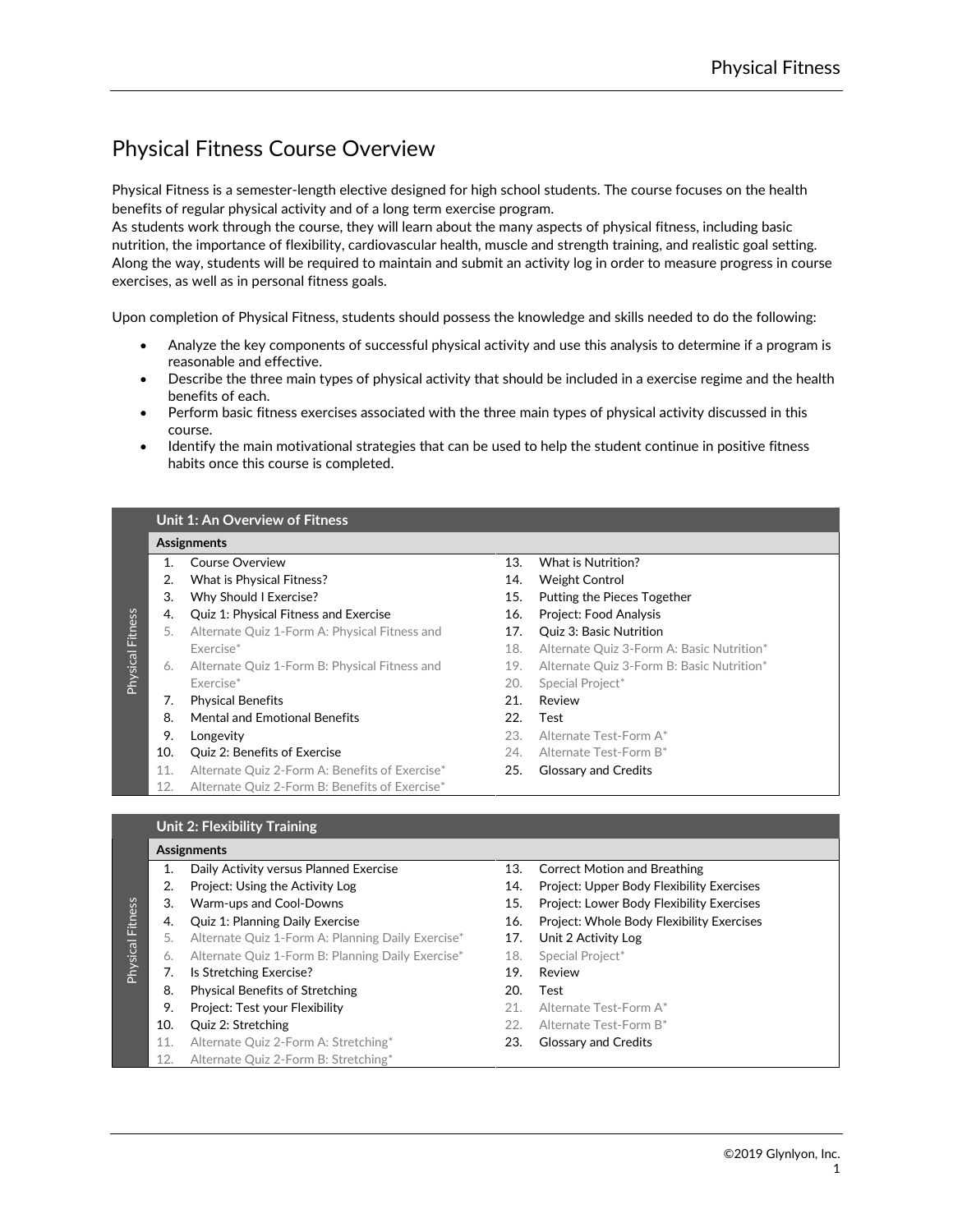### <span id="page-3-0"></span>**Unit 3: Cardiovascular Fitness**

#### **Assignments**

Physical Fitness

Physical Fitness

- 
- 
- 
- 4. **Quiz 1: Cardiovascular Training and Meight Control**\*
- 
- 6. Alternate Quiz 1-Form B: Cardiovascular Training\* and Weight Control\*
- 7. Intensity Versus Duration 19. Unit 3 Activity Log
- 8. Project: Walking Drills **20.** Special Project\*
- 9. Project: Wind Sprints 21. Review
- 10. Quiz 2: Intensity Versus Duration 22. Test
- 11. Alternate Quiz 2-Form A: Intensity Versus Duration\* 23. Alternate Test-Form A\*
- 12. Alternate Quiz 2-Form B: Intensity Versus Duration\* 24. Alternate Test-Form B\*
- 13. Cardiovascular Exercise and Weight Control 25. Glossary and Credits
- 14. Project: Low Impact Calorie Burning
- 1. What Defines Cardiovascular Exercise? 15. Project: High Intensity Calorie Burning
- 2. Benefits of Cardiovascular Training 16. Quiz 3: Cardiovascular Exercise and Weight Control
- 3. Project: Test Your Cardiovascular Fitness Level 17. Alternate Quiz 3-Form A: Cardiovascular Exercise
- 5. Alternate Quiz 1-Form A: Cardiovascular Training\* 18. Alternate Quiz 3-Form B: Cardiovascular Exercise
	-
	-
	-
	-
	-
	-
	-

#### <span id="page-3-1"></span>**Unit 4: Resistance Training**

#### **Assignments**

1. What is Strength Training? 13. Quiz 2: The Resistance Training Workout 2. How is Muscular Strength Developed? 14. Alternate Quiz 2-Form A: The Resistance Training 3. Project: Test Your Muscular Strength and Endurance Workout\* Physical Fitness Physical Fitness 4. **Quiz 1: Resistance Training** 15. Alternate Quiz 2-Form B: The Resistance Training 5. Alternate Quiz 1-Form A: Resistance Training\* Workout\* 6. Alternate Quiz 1-Form B: Resistance Training\* 16. Unit 4 Activity Log 7. A Combination of Resistance and Repetitions 17. Special Project\* 8. Project: Isolating the Upper Body 18. Review 9. Project: Isolating the Lower Body 19. Test 10. Project: Developing Your Core 20. Alternate Test-Form A\* 11. Project: Graded Resistance Exercise Performance 21. Alternate Test-Form B\* 12. Strength Training and Weight Control 22. Glossary and Credits

- 
- 
- 
- 
- 
- 
- 
- 
-